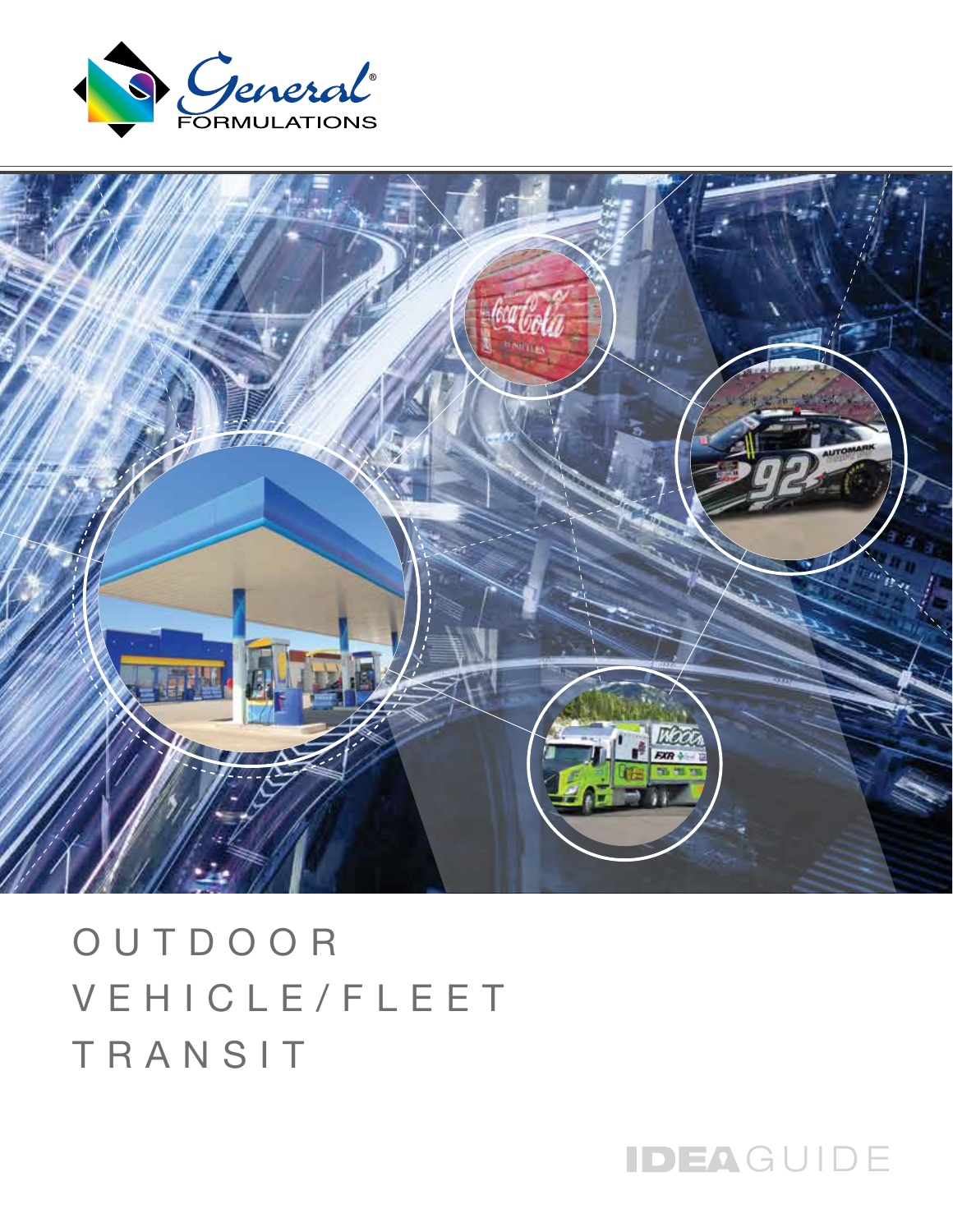

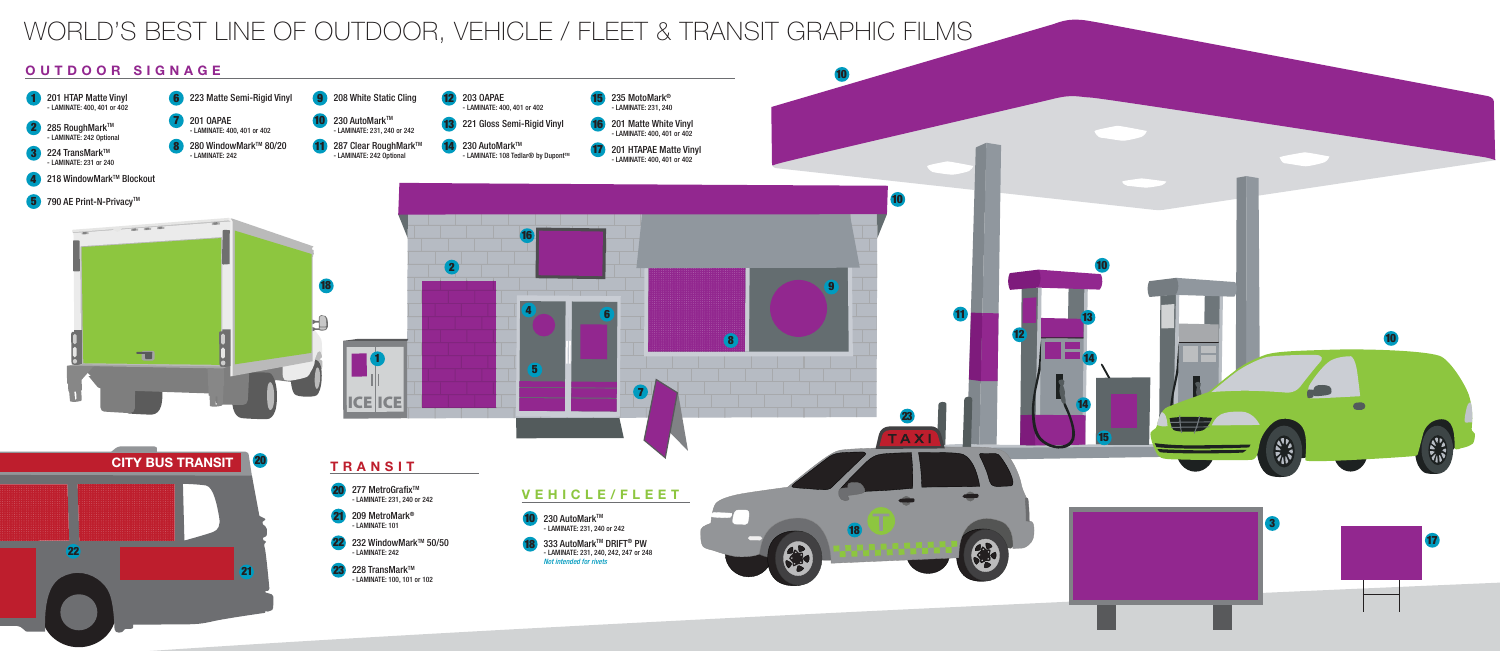## **Outdoor Signage, Vehicle/Fleet & Transit Product Solutions**

|                | <b>PRODUCT</b>           | <b>DESCRIPTION</b>                                                                 | RECOMMENDED APPLICATION(S)                     |  |  |
|----------------|--------------------------|------------------------------------------------------------------------------------|------------------------------------------------|--|--|
| <b>OUTDOOR</b> |                          |                                                                                    |                                                |  |  |
|                | 108 TEDLAR® BY DUPONT™   | 1.0 mil / 25 mic Satin Clear Tedlar Overlaminate - Permanent                       | Anti-Graffiti Laminate                         |  |  |
|                | 201                      | 3.4 mil / 80 mic Matte White Vinyl - Permanent                                     | Outdoor Signage                                |  |  |
|                | 201HTAP                  | 3.4 mil / 80 mic Matte White Vinyl - Hi-Tack Permanent                             | Outdoor Signage                                |  |  |
|                | 201HTAPAE                | 3.4 mil / 80 mic Air Egress Matte White Vinyl - Hi-Tack Permanent                  | Outdoor Signage                                |  |  |
|                | 201OAPAE                 | 3.4 mil / 80 mic Air Egress Opaque Matte White Vinyl - Permanent                   | Outdoor Signage                                |  |  |
|                | 203OAPAE                 | 3.0 mil / 70 mic Air Egress Opaque Gloss White Vinyl - Permanent                   | Outdoor Signage                                |  |  |
|                | 208                      | 7.0 mil / 175 mic White Static Cling - Removable (No Adhesive)                     | Temporary Window Graphics                      |  |  |
|                | 218 WINDOWMARK™ BLOCKOUT | 8.0 mil / 200 mic Gloss White Dual-Layer Blockout Vinyl - Removable                | Window Graphics (100% Blockout)                |  |  |
|                | 221                      | 6.0 mil / 150 mic Gloss White Semi-Rigid Vinyl - Removable                         | Glass Signage, Easy to Install                 |  |  |
|                | 223                      | 6.0 mil / 150 mic Matte White Semi-Rigid Vinyl - Removable                         | Glass Signage, Easy to Install                 |  |  |
|                | 224 TRANSMARK™           | 3.2 mil / 80 mic Matte White Translucent Vinyl - Permanent                         | Outdoor Back-lit Signage                       |  |  |
|                | 235 MOTOMARK®            | 4.0 mil / 100 mic Matte White Vinyl - High Bond LSE* Permanent                     | Outdoor Low Surface Energy Surfaces            |  |  |
|                | 280 WINDOWMARK™          | 6.0 mil / 150 mic Matte White Perf. Window Vinyl (80/20) - Removable               | Perforated Window Graphics                     |  |  |
|                | 285 ROUGHMARK™           | 3.5 mil / 85 mic Matte White Conformable Vinyl - Hi-Tack Removable                 | Moderately Textured Walls, Concrete & Plastics |  |  |
|                | 287 ROUGHMARK™           | 3.0 mil / 75 mic Matte Clear Conformable Vinyl - Hi-Tack Removable                 | Moderately Textured Walls, Concrete & Plastics |  |  |
|                | 790AE PRINT-N-PRIVACY™   | 3.0 mil / 75 mic Etched Glass Vinyl (Air Egress Liner) - Permanent                 | Print and Privacy, Decorative Etch Glass       |  |  |
|                |                          | <b>VEHICLE / FLEET</b>                                                             |                                                |  |  |
|                | 230 AUTOMARK™            | 2.4 mil / 60 mic Gloss White Conformable Vinyl - Permanent Repositionable          | Vehicle Graphics                               |  |  |
|                | 333 AUTOMARK™ DRIFT® PW  | 3.0 mil / 75 mic Gloss White Polymeric Vinyl - Permanent "Slidable" Repositionable | Vehicle Graphics (Not intended for rivets)     |  |  |
| <b>TRANSIT</b> |                          |                                                                                    |                                                |  |  |
|                | 209 METROMARK®           | 3.5 mil / 85 mic Matte White Transit Vinyl - Removable                             | <b>Transit Graphics</b>                        |  |  |
|                | 232 WINDOWMARK™          | 6.0 mil / 150 mic Matte White Perf. Window Vinyl (50/50) - Removable               | Perforated Window Graphics                     |  |  |
|                | 277 METROGRAFIX™         | 4.0 mil / 100 mic Matte White Opaque Conformable Vinyl - Removable                 | <b>Transit Graphics</b>                        |  |  |
|                | 228 TRANSMARK™           | 6.0 mil / 150 mic Matte White Translucent Vinyl - Removable                        | Outdoor Backlit Signage                        |  |  |
|                | <b>LAMINATES</b>         |                                                                                    |                                                |  |  |
|                |                          |                                                                                    |                                                |  |  |

| 100 - 3.0 mil / 75 mic Gloss Clear PVC Laminate                         | 242 - 2.0 mil / 50 mic Optically Clear UV Gloss Cast Laminate      |
|-------------------------------------------------------------------------|--------------------------------------------------------------------|
| 101 - 3.0 mil / 75 mic Lustre Clear PVC Laminate                        | 247 PRINT-N-LAM™ - 3.0 mil / 75 mic Gloss Clear UV Polymeric Vinyl |
| 102 - 3.0 mil / 75 mic Matte Clear PVC Laminate                         | 248 PRINT-N-LAM™ - 3.0 mil / 75 mic Matte Clear UV Polymeric Vinyl |
| 108 TEDLAR <sup>®</sup> - 1.0 mil / 25 mic Clear Anti-Graffiti Laminate | 400 - 3.0 mil / 75 mic Gloss UV Clear PVC Laminate                 |
| 231 AUTOMARK™ - 2.4 mil / 60 mic Gloss Clear UV Wrap Laminate           | 401 - 3.0 mil / 75 mic Lustre UV Clear PVC Laminate                |
| 240 AUTOMARK™ - 2.4 mil / 60 mic Matte Clear UV Wrap Laminate           | 402 - 3.0 mil / 75 mic Matte UV Clear PVC Laminate                 |